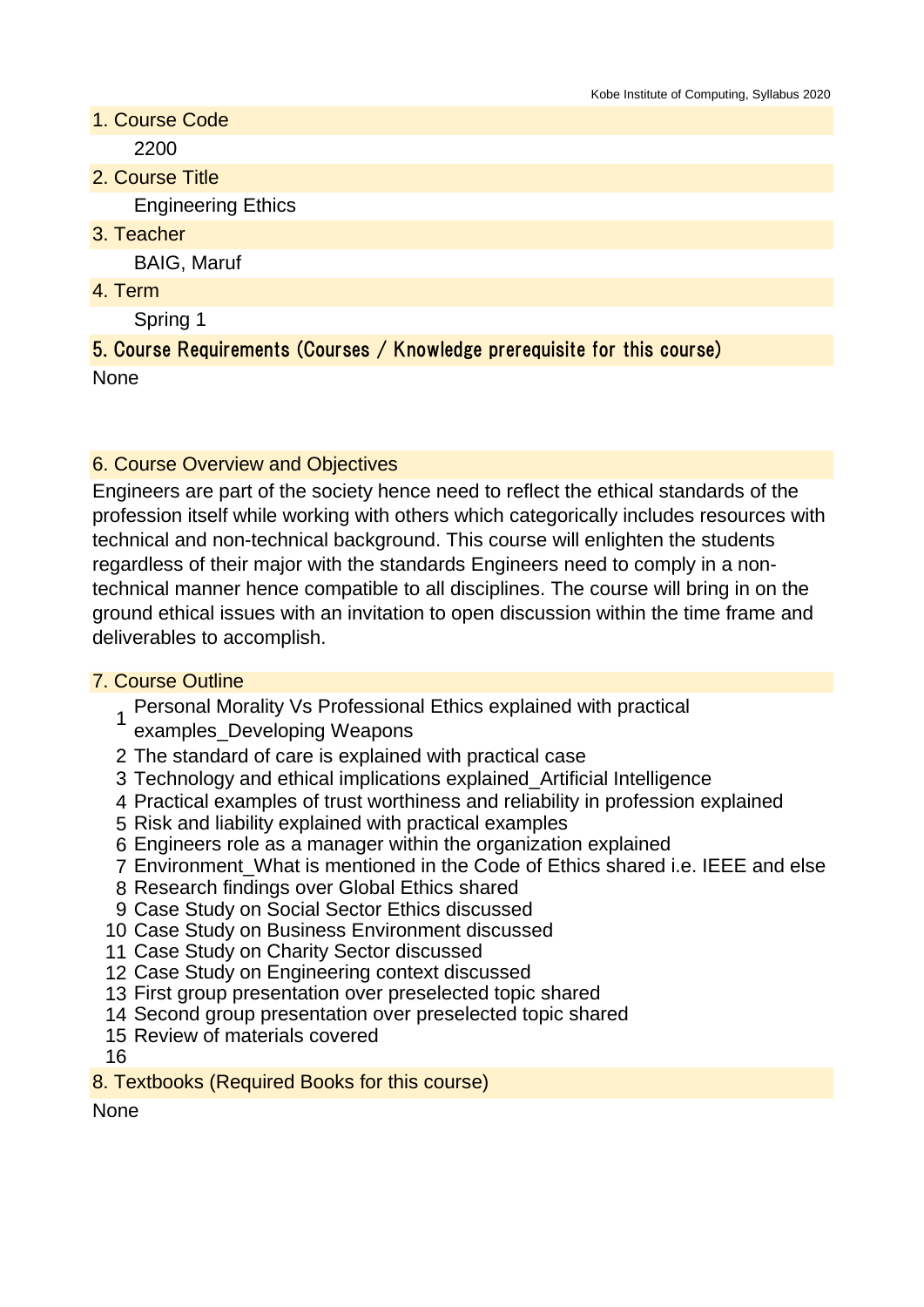# 9. Reference Books (optional books for further study)

As needed

- 10. Course Goals (Attainment Targets)
	- (1) Students equipped with ethical decision making framework to face ethical challenges
	- (2) Students enlightened in balancing business exposure, social and individual responsibility
	- (3) Students are well aware of the wide range of sources explaining ethical course of actions

### 11. Correspondence relationship between Educational goals and Course goals

| Educational goals of the school | <b>Course Goals</b>                                                          |                            |         |
|---------------------------------|------------------------------------------------------------------------------|----------------------------|---------|
| High level ICT                  | Basic academic skills                                                        |                            |         |
| skills                          | Specialized knowledge and literacy                                           | 3                          |         |
| Human skill<br>(Tankyu skill)   | Ability to continually improve own strengths                                 | $1 - 3$                    |         |
|                                 | Ability to discover and Problem setting<br>resolve the problem<br>in society |                            | $1 - 3$ |
|                                 |                                                                              | <b>Hypothesis planning</b> | $1 - 3$ |
|                                 |                                                                              | <b>Hypothesis testing</b>  | $1 - 3$ |
|                                 |                                                                              | Practice                   | $1 - 3$ |
|                                 | Fundamental                                                                  | Ability to step forward    | $1 - 3$ |
|                                 | Competencies for                                                             | Ability to think through   | $1 - 3$ |
|                                 | <b>Working Persons</b>                                                       | Ability to work in a team  | $1 - 3$ |
| <b>Professional ethics</b>      |                                                                              |                            | $1 - 3$ |

# 12. Evaluation

| Goals                   | Evaluation method & point allocation                                                                                                                                                                                                                             |      |                |    |                           |       |
|-------------------------|------------------------------------------------------------------------------------------------------------------------------------------------------------------------------------------------------------------------------------------------------------------|------|----------------|----|---------------------------|-------|
|                         | examination                                                                                                                                                                                                                                                      | Quiz | <b>Reports</b> |    | Presentation Deliverables | Other |
|                         |                                                                                                                                                                                                                                                                  |      |                |    |                           |       |
| 2                       |                                                                                                                                                                                                                                                                  |      |                |    |                           |       |
| 3                       |                                                                                                                                                                                                                                                                  |      |                |    |                           |       |
| 4                       |                                                                                                                                                                                                                                                                  |      |                |    |                           |       |
| 5                       |                                                                                                                                                                                                                                                                  |      |                |    |                           |       |
| 6)                      |                                                                                                                                                                                                                                                                  |      |                |    |                           |       |
| Allocation              |                                                                                                                                                                                                                                                                  | 30   |                | 70 |                           |       |
| 13. Evaluation Criteria |                                                                                                                                                                                                                                                                  |      |                |    |                           |       |
| Examination             |                                                                                                                                                                                                                                                                  |      |                |    |                           |       |
| Quiz                    | Checks their conceptual clarity with an easy to understand short<br>questions (True/False types). As students level of English Proficiency<br>is wide spread, these quizes assist them to express their<br>understanding with an opportunity to clarify further. |      |                |    |                           |       |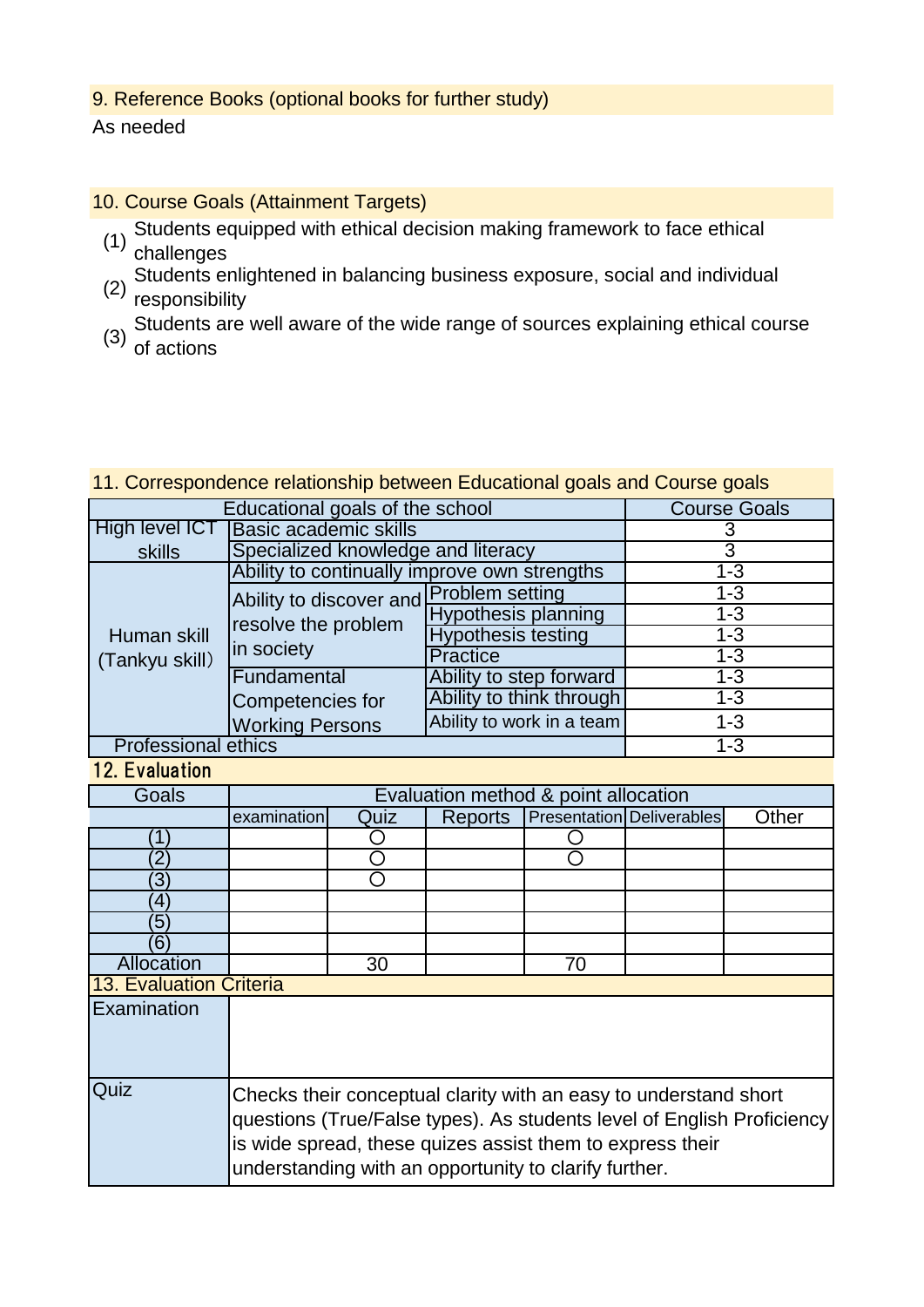| <b>Reports</b>                                                              |                                                                                                                                                                                                                                                                                                                                          |              |  |  |  |  |
|-----------------------------------------------------------------------------|------------------------------------------------------------------------------------------------------------------------------------------------------------------------------------------------------------------------------------------------------------------------------------------------------------------------------------------|--------------|--|--|--|--|
| Presentation                                                                | This course is not purely technical. As long as students understand<br>the concept by reflecting the materials covered they fulfill the core<br>expectation. Variation of students English proficiency is wide spread<br>hence the instructor entirely focuses on their conceptual clarity and<br>sincere effort for better performance. |              |  |  |  |  |
| <b>Deliverables</b>                                                         |                                                                                                                                                                                                                                                                                                                                          |              |  |  |  |  |
| Other                                                                       |                                                                                                                                                                                                                                                                                                                                          |              |  |  |  |  |
|                                                                             | 14. Active Learning                                                                                                                                                                                                                                                                                                                      |              |  |  |  |  |
|                                                                             | Hourly percentage of active learning within the whole class time                                                                                                                                                                                                                                                                         | 70%          |  |  |  |  |
|                                                                             | Active learning such as problem solving assignment using the<br>knowledge and skills acquired in class.                                                                                                                                                                                                                                  | All the time |  |  |  |  |
|                                                                             | 2 Active learning such as group works and discussions.                                                                                                                                                                                                                                                                                   | All the time |  |  |  |  |
|                                                                             | 3 Outcome presentations and feedbacks.                                                                                                                                                                                                                                                                                                   |              |  |  |  |  |
| 4 Students actively make decisions on how the class should be<br>conducted. |                                                                                                                                                                                                                                                                                                                                          |              |  |  |  |  |
| 15. Notes                                                                   |                                                                                                                                                                                                                                                                                                                                          |              |  |  |  |  |

# 16. Course plan

(Notice) This plan is tentative and might be changed at the time of delivery

Lesson 1: Professional Ethics Lecture/Discussion, 90 mins

The key message of this lecture will be to enlighten the students that personal morality is different to that of the professional ethics. There will be examples from different professional standards to clarify in an interactive way.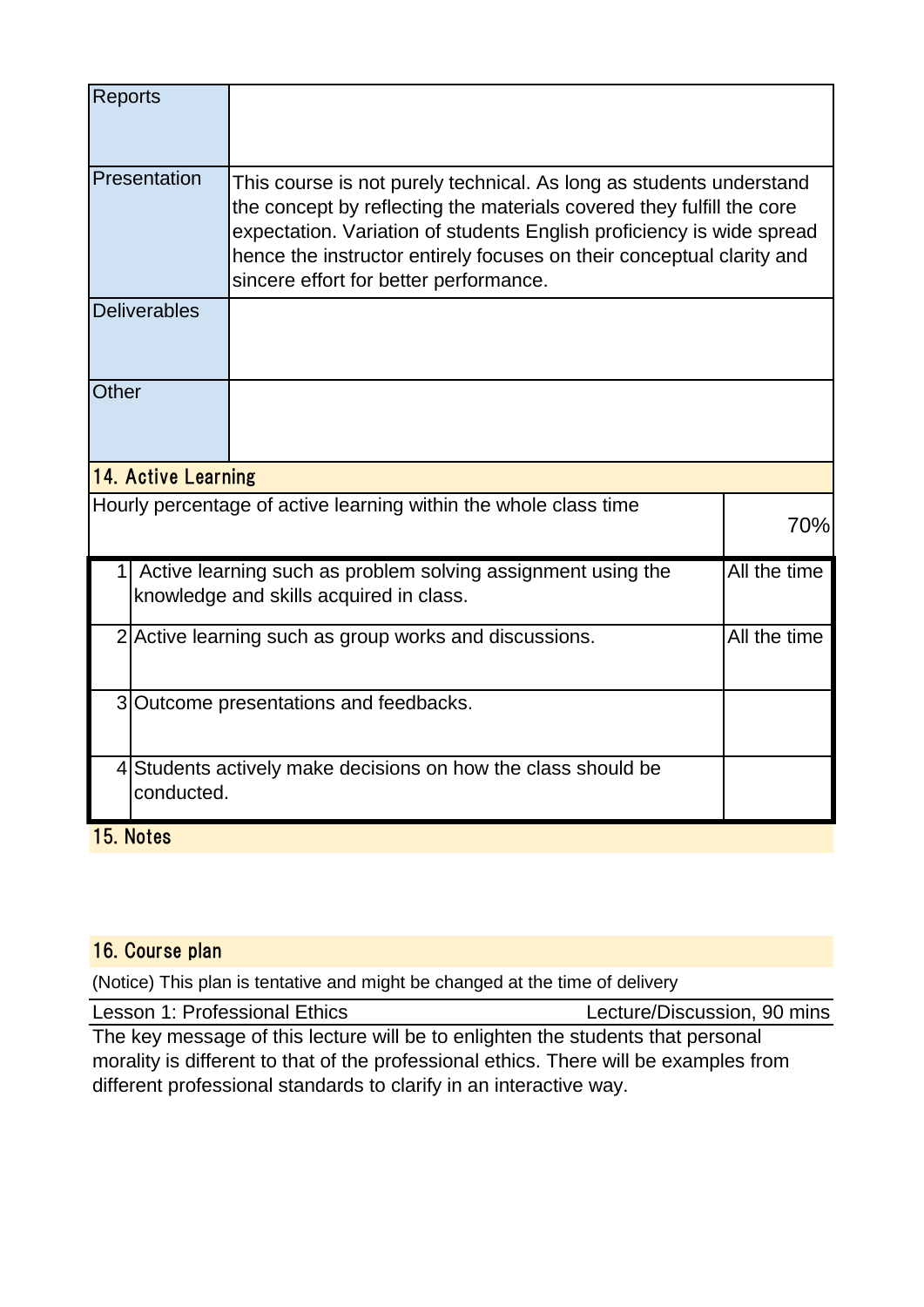Lesson 2: Responsibility in Engineering Lecture/Discussion, 90 mins

Responsibility is deeply related to accountability, both for what an engineer does in the present and future and for what an engineer has done in the past.

- Engineering standards
- The standard of care
- Design standards

Lesson 3: Technology and Society Lecture/Discussion, 90 mins

Engineers should take an essential angle toward technology, appreciating and taking pride in its advantages whereas being awake to the issues it will produce.

- Thinking about technology and society
- The promise and perils of technology
- Influence of computer technology

Lesson 4: Trust and Reliability Lecture/Discussion, 90 mins

This lesson focuses on issues regarding the importance of trustworthiness in engineers:

honesty, confidentiality, intellectual property, witnessing by experts, public communication,

and conflicts of interest.

- Honesty
- Confidentiality
- Intellectual property

Lesson 5: Risk and Liability in Engineering Lecture/Discussion, 90 mins

Risk is the product of the probability and magnitude of harm for engineers. They have to guard themselves against unjust legal responsibility for harm to danger while additionally defending the public from risk.

- Different approaches to risk
- Communicating risk and public policy
- Engineer's liability for risk

Engineers and managers have different perspectives, both of which are legitimate, and it's beneficial to distinguish between decisions made by managers and decisions made by engineers.

- Engineers and managers
- Being morally responsible in an organization
- Proper engineering and management decisions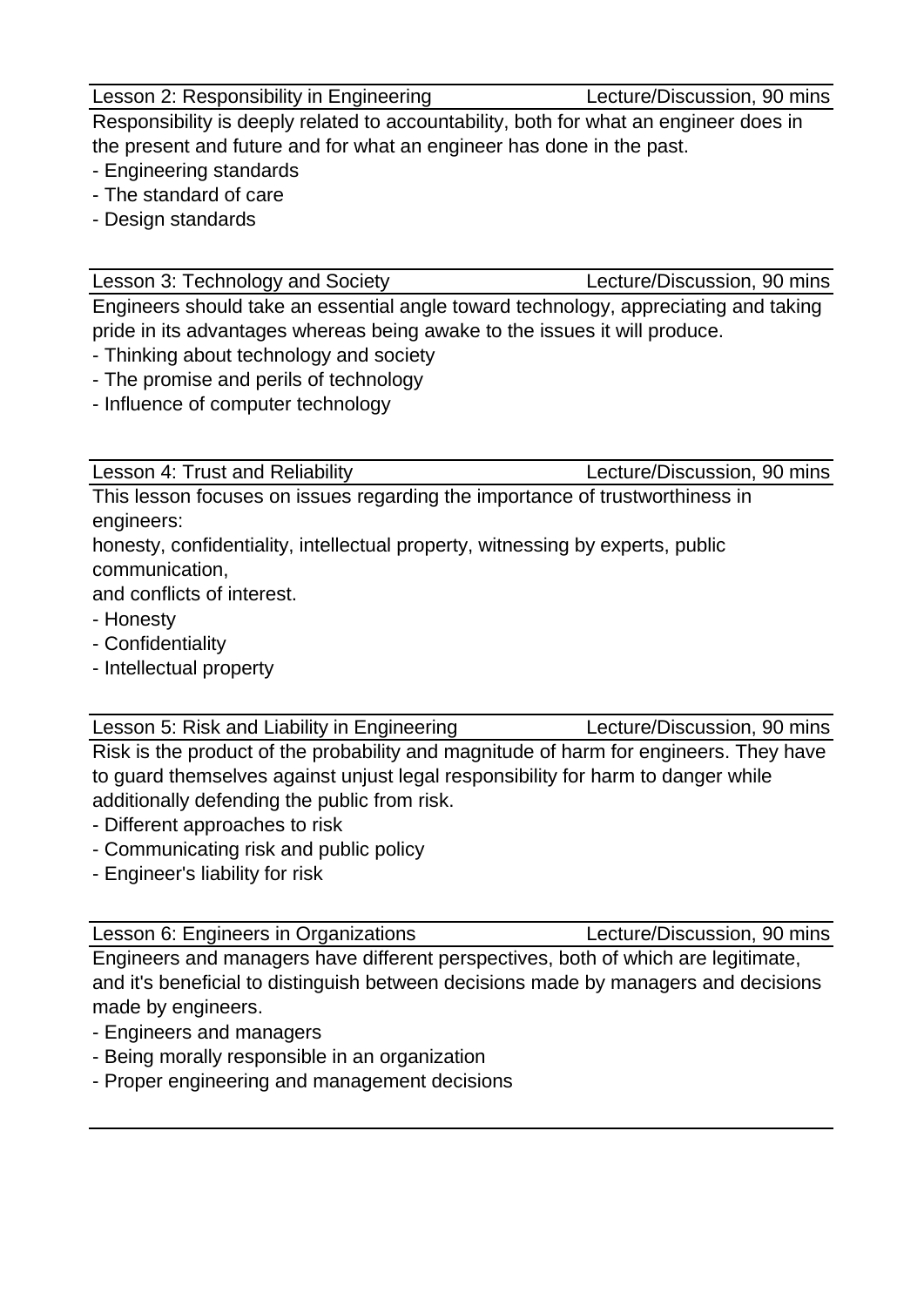Lesson 7: Engineers and the Environment Lecture/Discussion, 90 mins

Rules for engineers are increasingly including provisions about the environment, but their implications for many environmental issues are not clear.

- Criteria for a clean environment
- Go beyond the law
- Respect for nature

Lesson 8: Global Issues Lecture/Discussion, 90 mins

We live in an age when social changes have been taking place more rapidly than at any time in the past.

The scale and range of projects undertaken have greatly increased over those undertaken in previous centuries.

- Globalization

- Cross-cultural issues
- Work in an international society

Lesson 9: Case Study 1 **Discussion**, 90 mins

Analysis of case examples will be carried out through classroom discussions.

Lesson 10: Case Study 2 Discussion, 90 mins Analysis of case examples will be carried out through classroom discussions.

Lesson 11: Case Study 3 Discussion, 90 mins

Analysis of case examples will be carried out through classroom discussions.

Lesson 12: Case Study 4 Discussion, 90 mins

Analysis of case examples will be carried out through classroom discussions.

Lesson 13: Group Presentation 1 Presentation, 90 mins Students will be assigned with specific thematic case study and they will present their arguments as per ethical decision making framework.